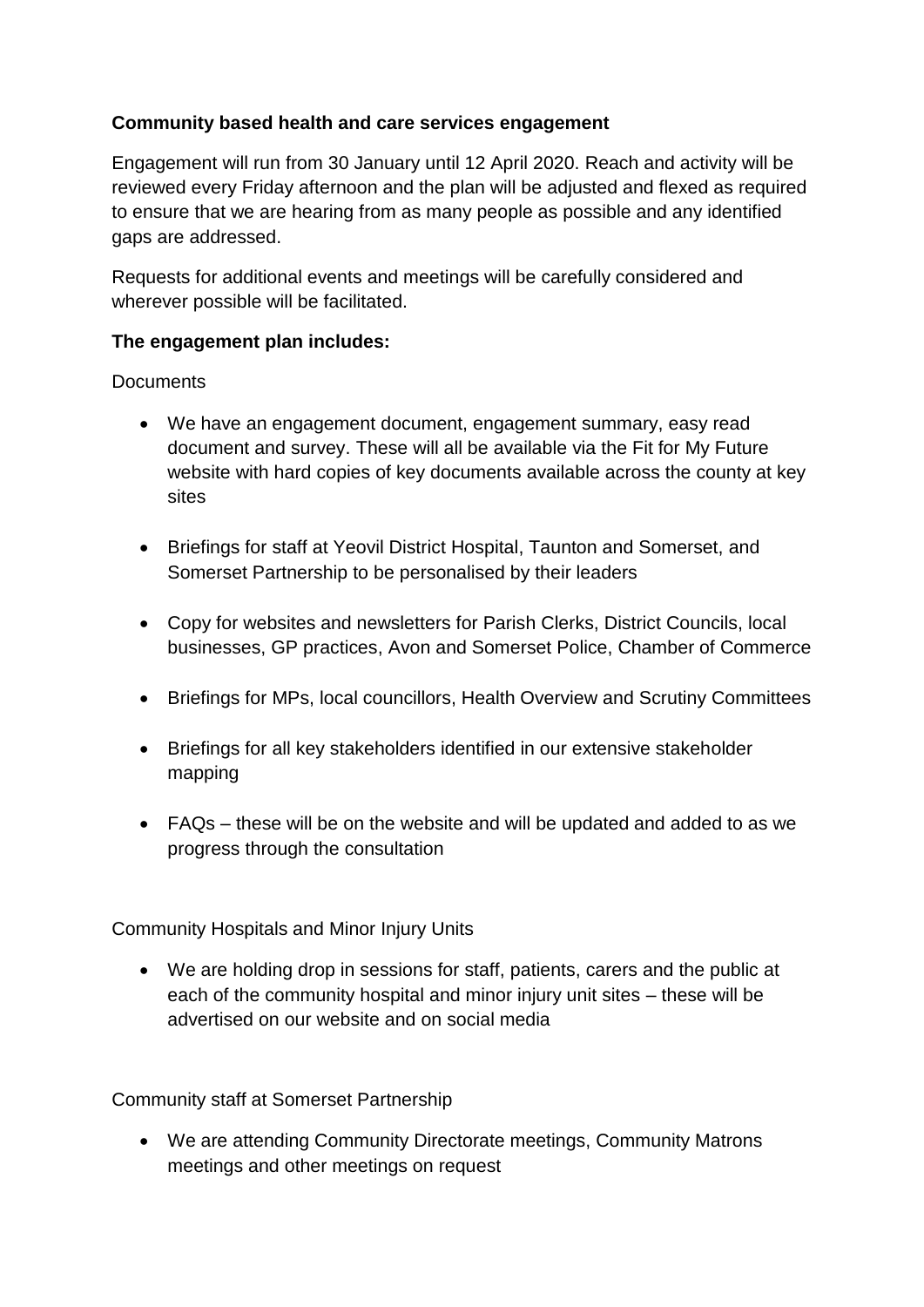Partnership Organisations

- We are providing briefings for our providers to share with their staff and will attend meetings on request
- We will be developing a video presenting the engagement and make this available to our providers for them to share with staff
- We will be attending the Council of Governors meeting at YDH in February to raise awareness, gather feedback and answer questions
- We are arranging to attend the Council of Governors meetings at SomPar and T&S to raise awareness, gather feedback and answer questions

# League of Friends

- We are holding two specific events for League of Friends Associations one in the West of the county and one in the East
- We will respond to requests for meetings with individual League of Friends as appropriate

Patient Participation Group Chairs Network

 We are holding a special PPG Chairs network meeting in February/March (date currently being confirmed) to share information on the early thinking around community health and care services and same day urgent care, gathering feedback from PPG Chairs and asking them to support us to raise awareness of the engagement

Somerset Engagement and Advisory Group (SEAG)

• SEAG has over 140 members including voluntary, community and social enterprise organisations as well as individuals. There are two SEAG meetings during the engagement period (03 February 2020 and 06 April 2020). Both meetings will feature the engagement, gathering feedback from members and asking them to support us to raise awareness of the engagement

Voluntary, Community, Social Enterprise (VCSE) organisations

- Emails will be sent to all identified stakeholders in this group on the afternoon of 30 January 2020 with a copy of the engagement document and links to the website and survey
- We will attend the VCSE forum on 25 March 2020 to gain specific feedback from attendees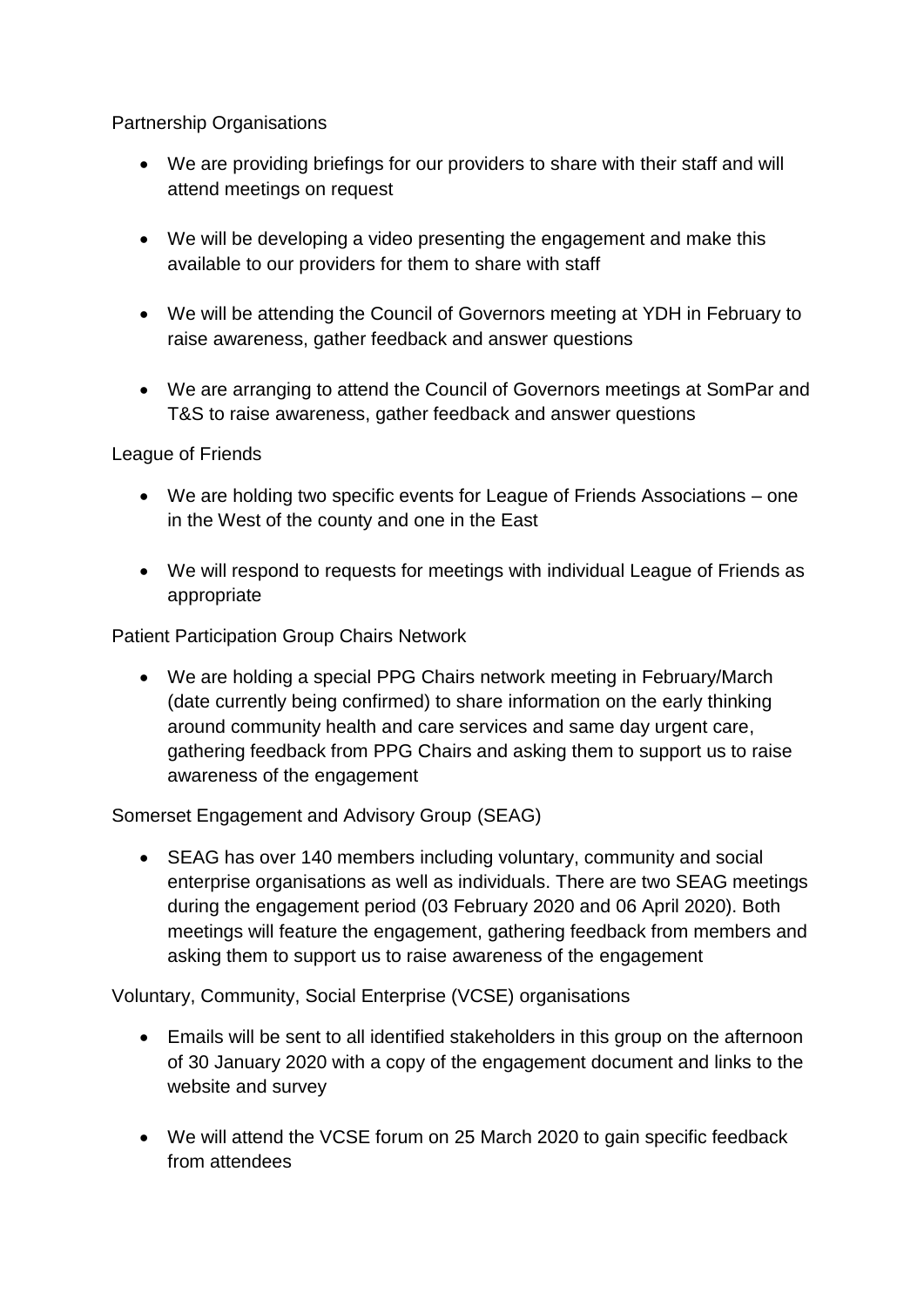Talking cafes

 We will be attending talking cafes across the county to raise awareness of the engagement, gather feedback and answer questions

## Libraries

 We will be attending libraries across the county to raise awareness of the engagement, gather feedback and answer questions. This includes Saturdays and evenings to maximise our reach to different demographics

# Pop-up sessions

- We will be holding pop up sessions at Yeovil District Hospital and Musgrove Park Hospital to raise awareness of the engagement, gather feedback from staff, patients and visitors and answer questions. This will include evenings and may include weekends (depending on staff availability) to maximise our reach to different demographics
- We will be holding pop up sessions at local colleges to reach our young demographics – raising awareness of the engagement, gathering feedback and answering questions
- We are exploring holding pop up sessions at District Council buildings to see if this would help us reach a wider audience
- We are exploring holding pop up sessions at some of our more rural GP practices to reach more people (staff, patients and carers) – this will be subject to agreement from the practices and our availability

Primary care colleagues

- Information will be shared about the engagement via the GP bulletin to raise awareness and encourage feedback
- We will be holding four evening workshops for GPs and primary care staff in February and March to facilitate input and discussion
- See above re pop up sessions
- Copies of the engagement summary and survey will be sent to each GP practice for staff and patients to provide feedback